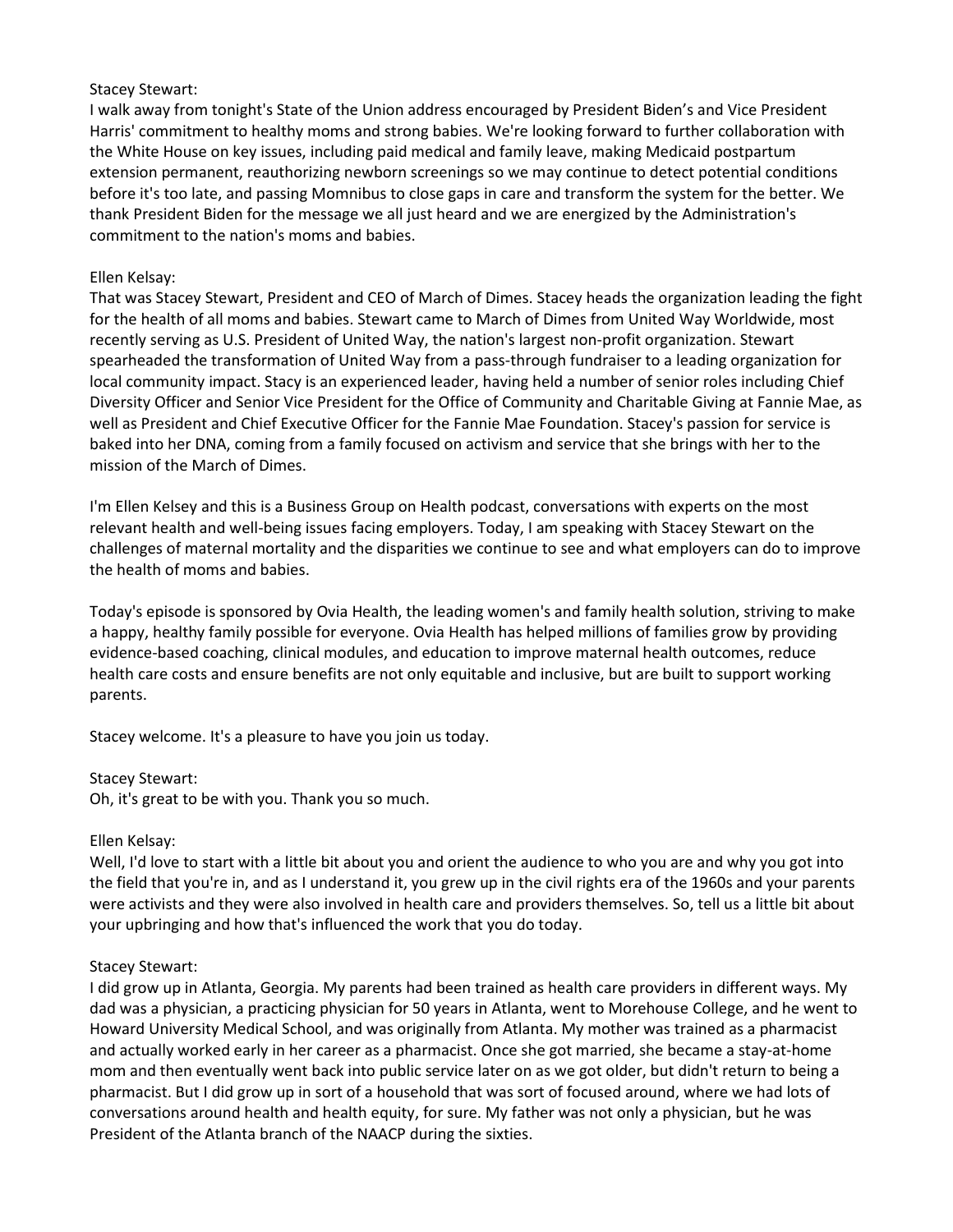If anyone knows about the Civil Rights Movement, a lot of the services that were provided to civil rights leaders like Dr. King and Reverend Abernathy and so many more, doctors often cared for their health needs, for them and their family. Black lawyers were the ones who provided their legal services and things like that. So, my dad was always very involved in the Civil Rights Movement and kind of instilled in me a belief that it wasn't enough just to have a sort of professional career, but that you always had to be doing something to give back. I also remember growing up and at dinner us talking a lot about health equity and the disparities that existed, in general, but especially around health. My dad was also very involved in desegregating Grady Memorial Hospital during the sixties and then ironically later on in the nineties, I was appointed to the board of Grady and served on that board for seven years.

So that was sort of a nice kind of turn of events within my family. Yes, these issues around health equity were a part of my life when I was early, but I didn't start my career in this space. I went to Georgetown undergrad, then I went to the University of Michigan for business school, and I was pretty much prepared to pursue a career in business and finance. After Michigan, I worked on Wall Street, actually, for several years in New York, and then I worked for a smaller firm back in Atlanta for a couple of years, and then I spent 17 years in my career at Fannie Mae, half of the time in the company in Atlanta and then in Washington, and then another half of that time as President & CEO of the Fannie Mae Foundation in Washington, DC. That was an amazing opportunity and that's where my career sort of shifted from the corporate side of things to really being a leader, especially in the non-profit space and the philanthropic space. Then from the Fannie Mae experience and the Fannie Mae Foundation experience, I left to go join United Way Worldwide. I was the head of global impact for a number of years, and then also for about four years, I became U.S. President of United Way and oversaw the strategic direction of about 1100 U.S. United Ways. As most people I think know, United Way is the largest non-profit in the country. That was an amazing experience to see a non-profit work at different levels of community, especially around the issues of education. I was very involved in health and very involved in financial stability for families. Those were our three main areas of focus. Then from United Way, I came to March of Dimes. So then, coming to March of Dimes really was bringing it back to kind of where I started early in my life around health and health equity, which has been a wonderful way, I think, to spend these last five years of my career focusing know some of the things that my father and my mother used to instill in me early on in my life.

#### Ellen Kelsay:

That's so impressive. Thank you for walking us through all that and really amazing to hear just how the early days of your upbringing really did kind of plant these seeds and influence throughout your life. You could say that it's in your DNA and you were destined to do what you're today, and just really fascinating to hear about the path that you've been on and where it puts you today, which is really the bulk of the conversation I'm eager to have with you. It really is around maternal and infant health, and sadly mortality. I want to start with the latest report from the National Center for Health Statistics that showed a devastating increase in the number of maternal deaths in 2020, which was the first year of the pandemic. We know that our maternal morbidity and mortality is the highest in the developed world here in the U.S. There is so much more work that we need to do, especially in closing the gap for black women and other women of color. Can you share some of the data about those disparities?

# Stacey Stewart:

It is quite disturbing that in the United States of America, we have some of the worst rates around maternal health and infant health as compared to other highly industrialized countries. Our rates of maternal mortality, women that died as a result of pregnancy and childbirth complications, has actually doubled over the past 25 years or so. Just as you mentioned, even in this last year in 2020, the last year we have data for, we saw a significant increase of about 18% in maternal mortality in the United States. We've been experiencing these increases and it's quite disturbing. I think the most important thing about it though, is that it affects many women of different walks of life. It especially affects women of color, disproportionately so. Black women, for example, in this country died a rate of three to four times that of white women. Hispanic women also saw a significant increase in 2020 of their rates of maternal mortality, and also are dying at disproportionately high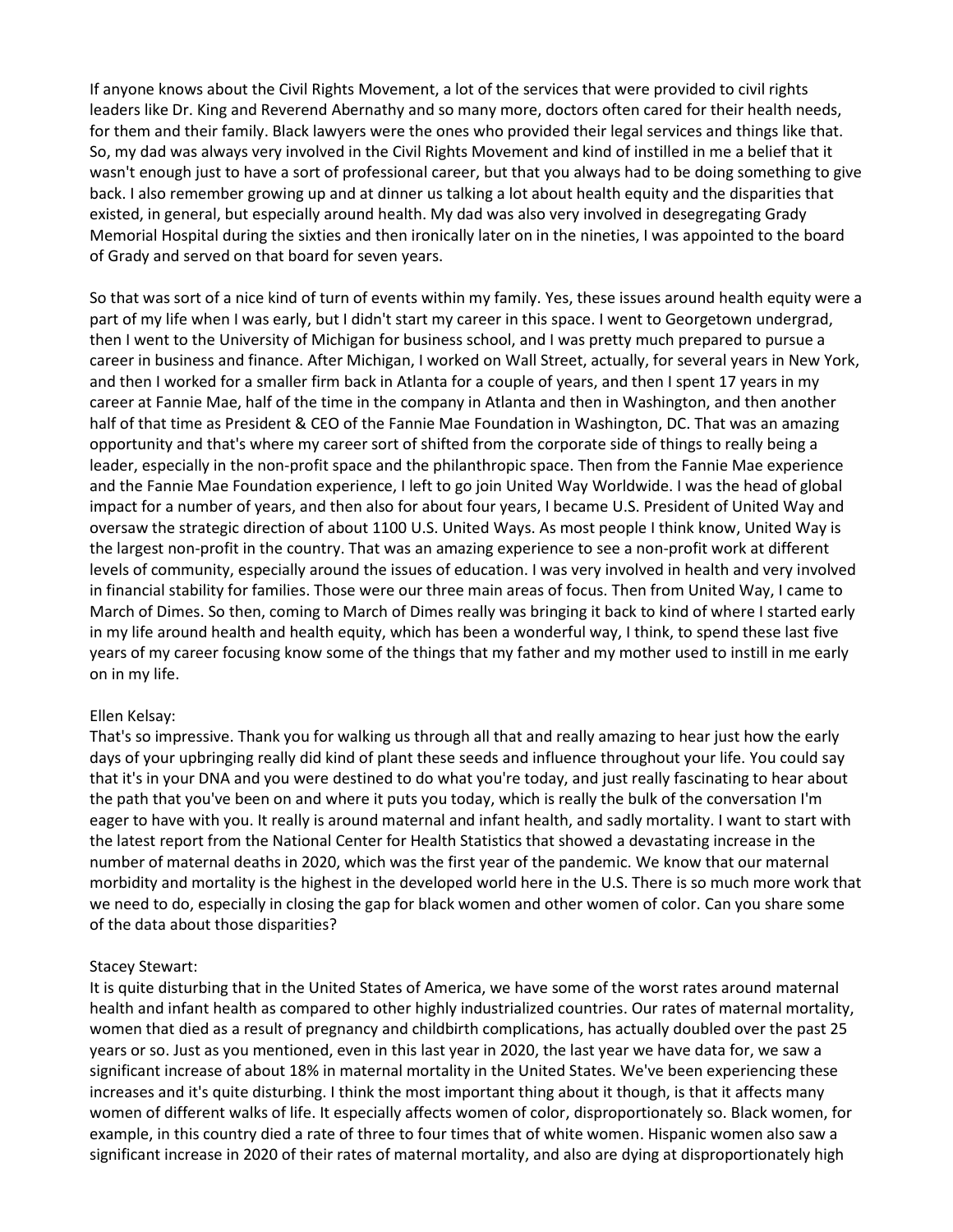rates as well. These are very disturbing outcomes because I think a lot of people believe that in United States of America, we should not be having these issues, that we have enough resources and we're wealthy enough that every woman should not have to experience these kinds of poor outcomes. But the reality is that we are really failing so many moms and so many babies, as well. The other part of the story, and I think it's something that we can't ignore when we talk about maternal health because maternal health has such an impact on infant health, but we have also seen disturbing rates of premature birth, babies that are born too sick and too soon. Now the last report card that the March of Dimes issued around premature birth, we did see a very, very slight decline in premature birth from 10.2 to 10.1%, but the preterm birth weight did not decline for all moms. In fact, for black mothers, the rate actually increased very slightly from about 14.25% to 14.36%, and for American Indian and Alaska native mothers, it also increased slightly from 11.5 to 11.6%. We have a lot of work to do in protecting and preserving the health of moms and babies. What we know is that in order to increase the health of babies, we do need to have healthier moms, the two very much go together. At the March of Dimes, we're very focused on these issues around maternal and infant health, and also very focused on the health inequities that exist across these areas.

### Ellen Kelsay:

I was really struck by just the findings of your 2021 report card and the disparities and variation in outcomes for women of color and their infants from state to state. Even here in the United States and across the country, we get a grade of C-, which is pretty subpar to begin with, and many states are well below that. If you could summarize your 2021 report card, what really stood out to you there in terms of those findings, and probably more importantly, what are you all at the March of Dimes doing to try and close those gaps?

### Stacey Stewart:

I think, as you mentioned, the report card is something we've issued every year for many years. It has traditionally been focused mostly on premature birth, because obviously that's one of the biggest issues that we work on at the March of Dimes, is really trying to understand more about why babies are born prematurely, the underlying causes of premature birth, and what we can obviously do to prevent it. What we've done over the last couple of years, and every year it gets a little bit better and we add more and more data to it, is we've started to add more information about maternal health, because again we believe that a lot of the reasons why sometimes babies are born prematurely is because of health issues having to do with the mother, maternal health complications that are then impacting the health of the baby. Again, these report cards are really trying to serve as a way to have the conversation and a way to move the needle on public awareness and policy change and the ways in which we improve care for women across the board. It's especially true that we're trying to really underscore the importance of making sure that every mom and every baby is as healthy as possible. Again, the fact that the report card points out these incredible disparities is really quite striking and it's something that we have to pay attention to. We look at the issue of the report card as being something that we hope can actually begin to move the needle on outcomes, especially for women of color and babies of color. When we look at the fact that premature birth in this country actually slightly declined in the past year, but then actually inclined for various groups, it causes us to have to understand what are the issues that are impacting the health of black mothers and black babies or indigenous women and indigenous babies. Those are some of the stark disparities that we hope to try to draw attention to.

I also think it's really important to understand a lot around why these health outcomes are occurring. That a lot of us tend to believe that a lot of these health outcomes are really the result of maybe what happens in the doctor's office or the hospital, but the reality is that our health is primarily determined by how we live. So part of the report card is also looking at what we call social determinants of health, trying to determine the vulnerability of mothers in the communities, whether or not they have access to safe and affordable housing, high quality jobs that offer sufficient income for them to support themselves and their families, whether or not they live in safe neighborhoods. All these things can really impact overall health, and it's especially true that it can impact the health of a woman when she's pregnant, a person when they're pregnant, and certainly after the baby comes in that postpartum period. There's a lot that we're trying to do in the report card, but we think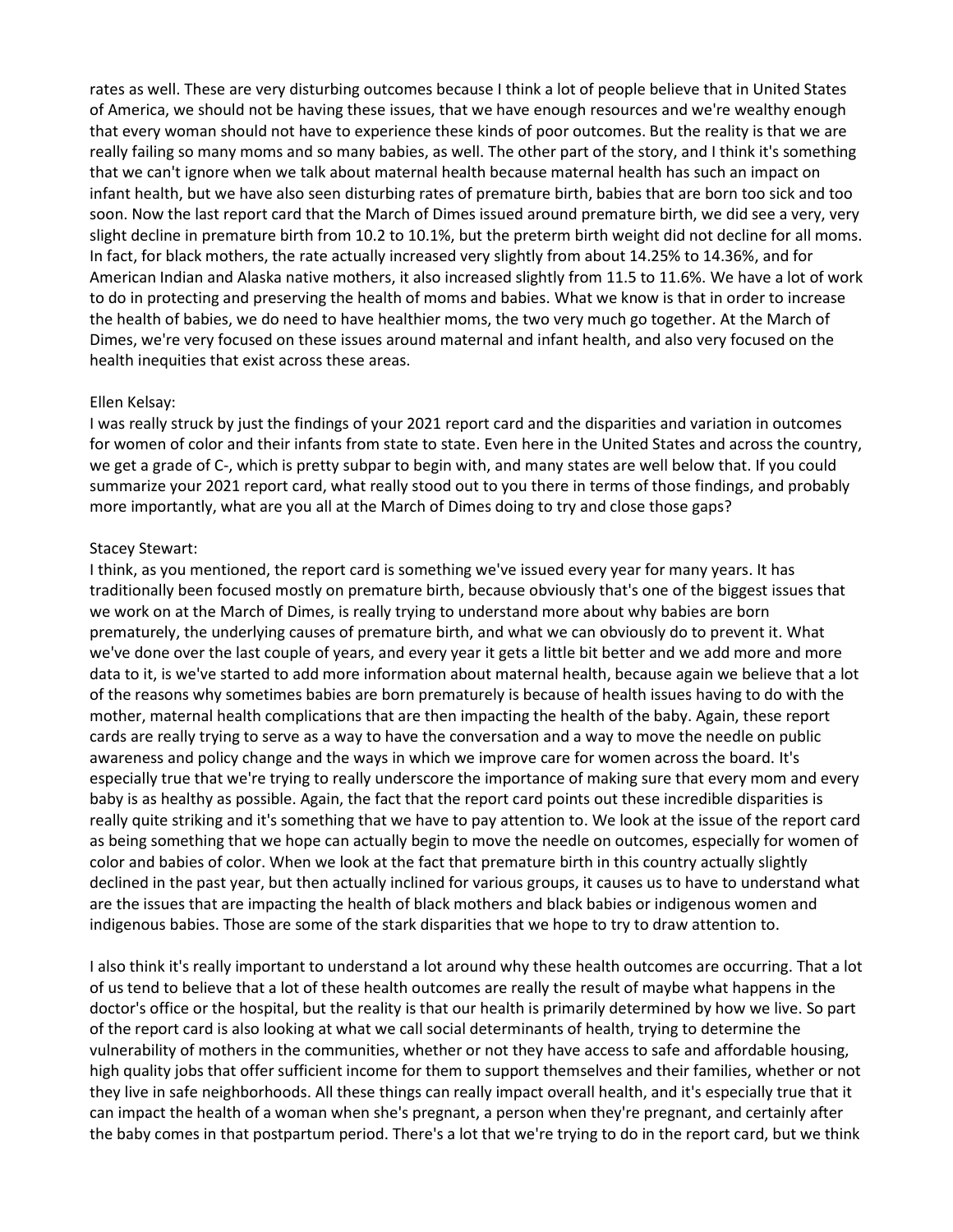it's a very valuable resource for people who really want to try to focus on driving change and do so using data and evidence to put in place changes that can be measured over time.

#### Ellen Kelsay:

I'm speaking with the President and CEO of the March of Dimes, Stacey Stewart. We'll be back right after this.

### Ovia Health

As an employer, your workforce is looking at you to support them through ups, downs, and everywhere it matters most, and nothing matters more than family, especially a new addition to a family. But many new parents are struggling with mental health, juggling work and family, staying healthy, and finding the support they need to and through every stage of the family building process. I'm Gina Nebesar. I'm a working mom of three and an avid believer that everyone deserves to have a happy, healthy family. That's why I founded Ovia Health, to ensure people everywhere have access to a wide range of women's and family health services. Parents, especially women, are calling out for support and a helping hand to navigate the joys and challenges of working parenthood. Access to digital health tools, proven to improve physical and mental health outcomes means healthier pregnancies, confident working parents. and healthier employees. Visit <https://www.oviahealth.com/> to learn more.

### Ellen Kelsay:

I just want to put a plug in for anybody who has not reviewed your report card. It is unbelievably comprehensive, incredibly detailed, state by state summaries, with recommendations at a macro level and a state level, really well done and a very thorough assessment. Again, it outlines some actionable steps that can be taken to address the disparities and the outcomes. I'm so glad you mentioned the social determinants of health, and I do think many people assume it is just poor health care or lack of health care, which of course are contributing factors, but it is all the other things that you just mentioned around the social determinants of health and fundamental systemic racism that exists in our care delivery environment. So, I'm really glad that you highlighted that just now in your remarks and I know it is in your report as well. Anything else you would care to mention in terms of disparities or kind of root causes that lead to the differences in these outcomes?

#### Stacey Stewart:

I think one of the things that we are working on at the March of Dimes is trying to peel back the various layers of why we are having the maternal infant health crisis that we face. Some of them you just mentioned in terms of the social determinants of health, those social and community factors that really influence our health overall. Those are things that we can't ignore. We know that transportation issues, access to good housing, access to good incomes, all those things, again, can contribute to overall health, physical health and mental health, but we also know that there's some other issues that really impact our ability to maintain good health as well. One of the things that we've done a lot of work on is around maternity care deserts in this country. We did a study back in 2018, and then we updated that study in 2020, to look at counties in this country that lack basic access to obstetric care. What we found is that there is unequal access for many moms and pregnant people and new moms and families to obstetric care across the country, depending on where you live. We looked at this issue of what we call maternity care deserts, counties in this country that have no obstetric services being offered in that county at all, no hospital that offers obstetric services, no birthing center, no OB GYNs, and no certified nurse midwives. Then we looked at counties based on different levels of care that they may have. What we found is that 54% of counties across the country have either no access to maternity care services or have very limited access to that kind of care. Really of all the counties in the country about 35% of them are full on maternity care deserts, literally have no access to maternity care services. 54% of all the counties with limited or no access to maternity care really is quite impactful on whether or not women are easily able access the care that they may need. It affects about 7 million women of childbearing age, about 1 in 8 babies are born in these areas. It impacts millions of women of childbearing age, about 4.8 million women live in counties with limited access to maternity care. When we look get some of these counties, we know that about four-fifths of maternity care deserts are in rural areas, but actually about one-fifth of them are in urban areas, meaning that there are places in urban areas where the care is still so remote or inaccessible because of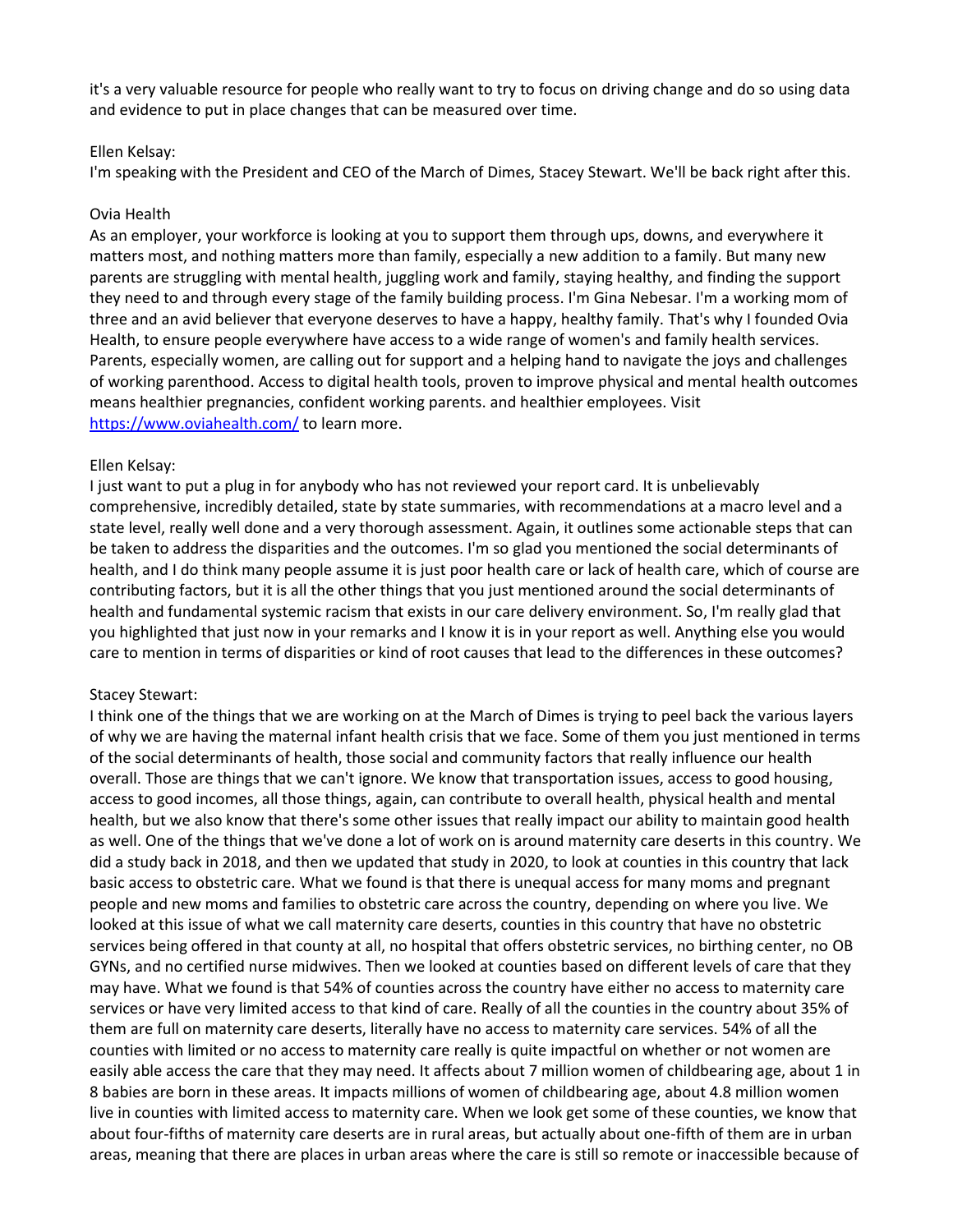transportation challenges, that it makes it difficult for those women to access even the care that they may need for prenatal visits and for postpartum checkups and things like that.

There are issues around access to care. There are issues around coverage. One example of that is around Medicaid. Medicaid covers over 40% of all the births in this country. Still, we have many states in the country that have not expanded Medicaid, so that more and more people are able to access health care coverage, so that their health care is more affordable. Even for women that are able to access Medicaid coverage for their pregnancy, they will often get dropped from Medicaid two months after the baby comes. Well, what we know is going back to this issue of maternal mortality, about one-third of all maternal deaths happen one week after the baby comes out, to one year. So, if a woman gets dropped from Medicaid coverage, and that's all she can afford to have or all that she has access to two months after the baby comes, that means she doesn't have the coverage that she needs in order to cover any follow-up business that she may need. If she had complications during her pregnancy and still needs significant follow up with a health care provider, she may not be able to do that, because she doesn't have coverage. If she's got significant postpartum depression or other issues that require long-term care, she cannot get that access to care, that affordable access that she may need. There's so many layers of the problems that we face. One of the things that we're trying to do at the March of Dimes is peel back all those various layers so that we can address each one of them to make sure that we don't have these places where women fall through the cracks and don't get the care they need, putting themselves at risk and even putting their babies at risk as well.

### Ellen Kelsay:

There's so much you just said there to speak about all the layers that I want to go back and ask you about. We won't have time to get into all of them, but I really appreciate you kind of illuminating all that and shining a light on it as you did. What really stuck out to me were a couple things. I think the maternity deserts and just how many people do not have any access, or extremely limited access, to services that many people take for granted. Again, that was really stunning and sobering to hear. And then the access to coverage and the Medicaid example is really, again, just so concerning and I know it ties into some of the recommendations in the Momnibus Act of 2021. I would love for you to maybe expand on that, and maybe for the audience who's not familiar with Momnibus, what is it, and then what are we trying to accomplish via Momnibus and the actions there and the implications if we don't from a policy perspective?

# Stacey Stewart:

The real important part of a lot of what I just talked about is that there are changes that need to be made if we're going to address a maternal infant health crisis. There are changes that need to be made at the point of where a clinician is actually interacting with a mom and caring for a mom and her baby. Then there are also changes that have to be made, sort of at a policy level, to deal with some of these systemic failures around access to care, coverage, and those kinds of things. Momnibus, as you mentioned, is really a package of bills. It's omnibus, but it's for mom. So, it's Momnibus, right? A lot of people know an omnibus legislative action are usually a comprehensive set of bills that are attempting to address a particular issue. Momnibus is exactly that. It's a legislative package of about 12 bills, really designed to comprehensively address maternal inequity in the United States. It goes through a variety of issues, addressing social determinants of health, funding community-based organizations that are serving especially black and brown mothers at the community level, at the grassroots level, really addressing things like growing and the diversifying the perinatal workforce. Meaning that we need to rethink how we provide care to women to the extent that women are almost solely dependent on OB GYNs and hospitals, and we know that there's not enough coverage for them. Other countries successfully use other perinatal workers to provide care for women before pregnancy, during pregnancy and after, with midwives and doulas. We want to grow and diversify our perinatal workforce here so that we can achieve better results, similar to other highly industrialized countries around the world. We have to improve things like data collection and how we look at data and design interventions.

All of those kinds of issues are being addressed in Momnibus. It is a challenge when you're trying to get action on 12 bills, we all know how difficult it is to get even one bill passed through Congress, not to mention 12. But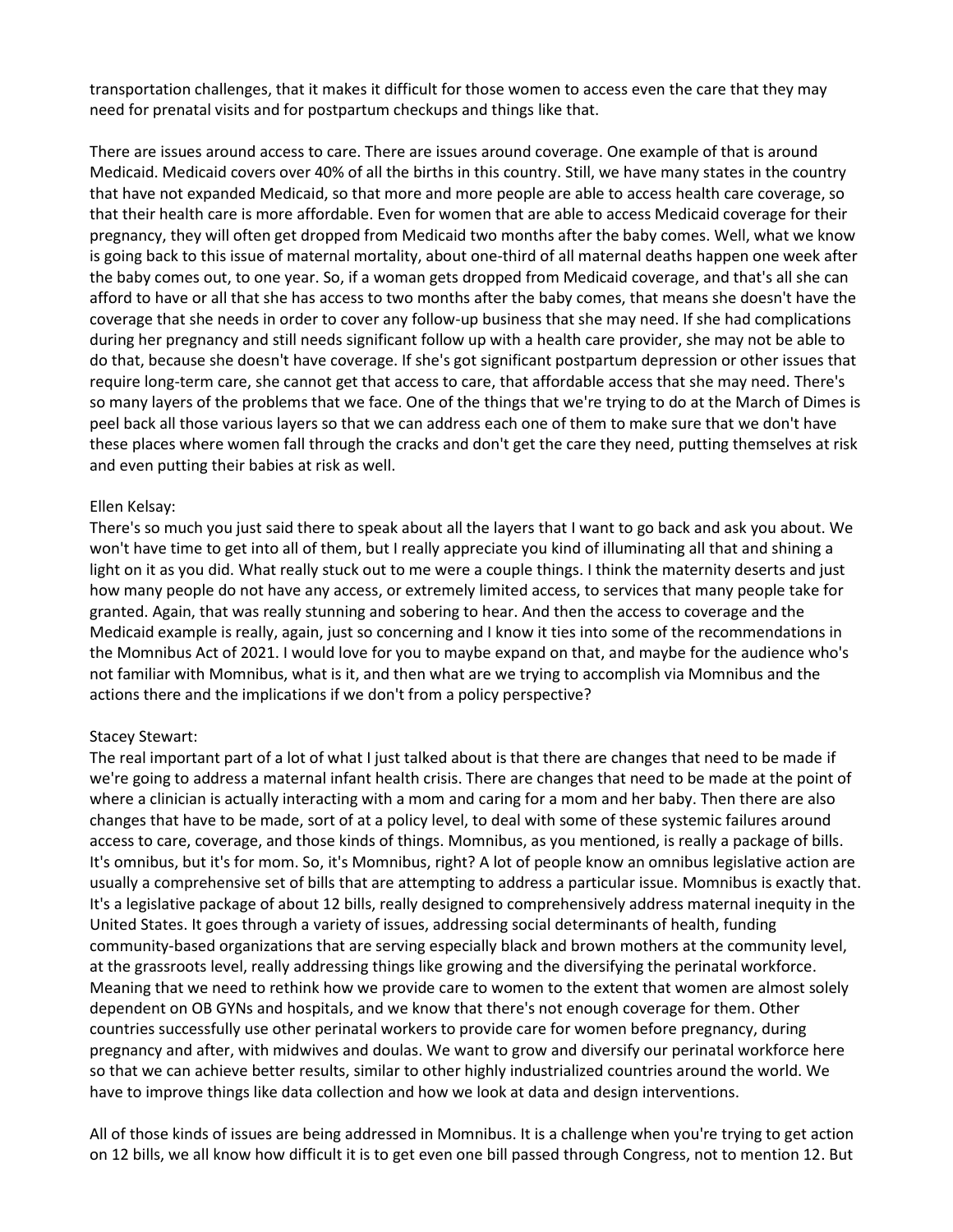having said that, we're really, really excited and encouraged by the bipartisan support that we're getting in Congress, in the House, and growing in the Senate. We've got different bills sitting in different committees right now. We've had some hearing on some bills. We will have more hearings and hopefully getting to a place where we can have a markup of all 12 bills. One of the things that we're really excited about is that President Biden and Vice President Harris included in Bill Back Better, a historic investment of nearly \$1 billion towards Momnibus, and that we think will go a long way. We think it will be like a big down payment towards addressing some of these inequities that we see.

I think the other thing I would just say, one of the things that Momnibus addresses and that we are already acting on at the March of Dimes is around implicit bias. One of the things that CDC has said around maternal mortality is that about 60% of all the cases of maternal death probably could be avoided, with health care providers who are listening to women, responding to their needs, not delaying diagnoses. What we know is that a lot of black and brown women have really reported they don't feel respected and heard by their health care providers. They don't feel listened to. We know many of them have even expressed that they, to the extent that their conditions were declining, becoming sicker and sicker as a result of having a baby or being pregnant, that it got to the point of severe illness and even death. We've heard that from many, many of their families, just because they didn't feel listened to or heard or respected. Part of what we have implemented at the March of Dimes is implicit bias training. We've actually trained 35,000 health care providers, doctors, nurses, and other providers, to recognize if they have their own implicit bias, especially around serving a diverse population and certainly get on the path of addressing their implicit bias in ways that ensure that every mother has the kind of care that she needs to really thrive in terms of her health. Implicit bias training is also included in Momnibus, as well. There are a lot of great things that we think will go a long way towards addressing the maternal health crisis that we face. It's why from a policy perspective, we feel so strongly that we want everybody to get involved in advocating for Momnibus and advocating for the country to finally do something around this maternal and infant health crisis that we are dealing with.

#### Ellen Kelsay:

It's so encouraging, and as you said, and in many ways it seems overwhelming, and like you said, 12 different pieces of legislation and the feasibility of that, but the momentum and traction and energy that seems to be building is really encouraging on the legislative and policy side. And the voices that are advocating for progress to be made are very vocal, passionate, and influential voices. That is definitely encouraging and gives us all hope as we think about the future. I wanted to ask about besides kind of the legislative and policy changes, we know that there's a lot that can be done in communities. There's a lot that employers can do. You know, that our audience are largely large employers who offer a lot of health and well-being resources to their employees and their family members. We survey them and they indicated that high-risk maternity, NICU, is one of their top conditions that they track. It's a condition that is unfortunately growing in terms of cost and trend, and it's certainly one that they have been doing a lot of programming and resourcing to try and support their workforce more extensively than they have. We've even seen many employers over the past couple of years, introduce things like doulas, as you just mentioned, and coverage for doulas. Besides that, other recommendations you have that employers and others could be doing to support women and infants as we go down this path and continue to build a momentum.

#### Stacey Stewart:

We're not going to be able to address this public health crisis around moms and babies, unless and until all sectors of society are involved, including the private sector. To your point, Walmart just made an incredible announcement of announcing a benefit to allow for doulas and their employees access to doulas as a part of their benefit program. We know that this is really a huge step towards one of the ways in which we can make a big difference to improving outcomes. Doula supported births, especially for low-income mothers and mothers of color, can really improve outcomes for babies, can lower rates of low birth weight babies, can reduce rates of preterm births, and really provide support to deal with the mental health stress and strain that many, many women and many pregnant people face before, during, and after pregnancy. We applaud Walmart for making that change to recognize the value of doulas and allow that access for their employees to be more affordable.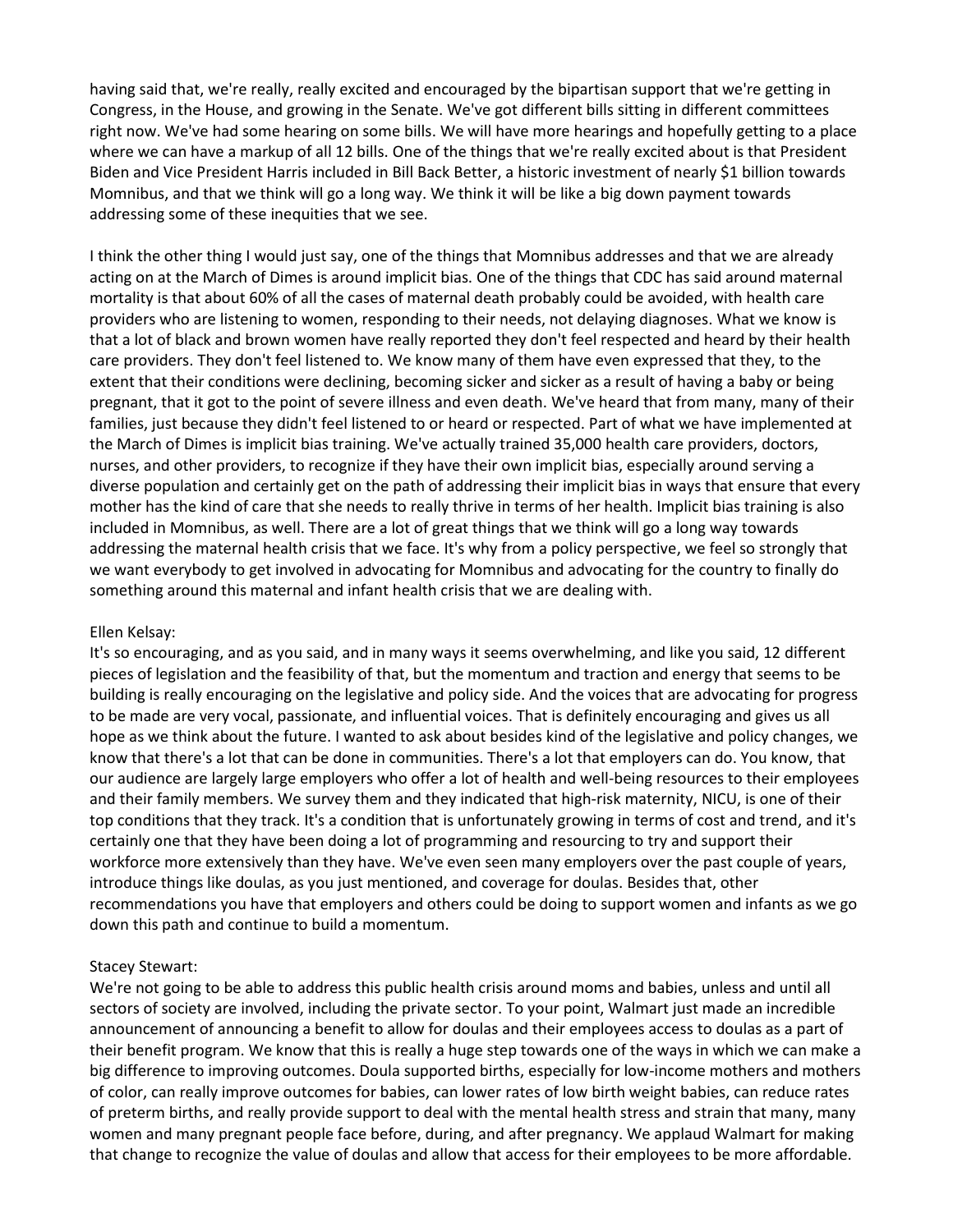Another great example, too, is another partnership we're working with at the March of Dimes with a company called Reckitt. A lot of people don't know Reckitt, but a lot of people do know Lysol. So, if you know Lysol, you know Reckitt is the parent company for a lot of consumer brands, including Lysol. Reckitt has been a tremendous partner with March of Dimes with a program that we've called Better Starts for All. It is really an important way that together with Reckitt, we are implementing new and innovative approaches to dealing with maternal health crisis and sort of testing it out in two very different areas. One, in a very rural, very poor area in Southeast Ohio, part of Appalachia, and then another in Washington, DC, in some of the poorest parts of the District of Columbia. We've been working with Reckitt to introduce community health workers that can conduct patient visits with pregnant and postpartum women. In fact, our program has conducted about 352 patient visits in Southeast Ohio with pregnant and postpartum women to help address barriers to care and improve access to care. We have a mama and baby bus mobile health center in DC, providing mobile health services in a big beautiful bus, in parts of Ward 7 and 8, which are two of the poorest parts of Washington, DC. The bus provides prenatal and postpartum visits to hundreds of women every single year. 90% of the women that show up to this bus are uninsured and 32% of them have said that they do not have any other source of care other than receiving care, both prenatally and in the postpartum phase, from this mobile unit. Our hope is that we can expand these kinds of services to reach women where they are, to close these gaps with respect to access to care, to address these issues of maternity care deserts, to make sure that women have access to culturally competent care in ways that really meet them where they are, that are language appropriate, culturally appropriate. Without the support of many, many employers and private sector partners, it would be very difficult for us to do this work on our own. We're grateful for these kinds of very innovative approaches that the private sectors bring to our work, and want to see us expand these kinds of partnerships. We're always open to new and innovative approaches and folks that want to see these needs addressed. Last thing I'll just say about that is that, this is not just an issue about doing good for society and for community. While we are doing a good thing for society and for community, you know, for many private sector employers, this is about serving your own employees, right? This is about making sure your own female employees have access to the care, they feel supported by their employer, and their health needs are really met. Not only that, to the earlier point around when babies have been born prematurely, it's hugely costly to an employer's health plan when poor birth outcomes are experienced. From a number of different perspectives, mostly what's in the best interest of the mom and the baby, but also what's in the best interest of communities, what's in the best interest of a company's bottom line, it makes sense for companies to invest in this work and to make sure that health outcomes are improved. It's a total win for everyone involved.

#### Ellen Kelsay:

I could not agree with you more and it's almost a no-brainer right, for all the reasons you said, whether it's the business case, societal, cultural reasons, your own workforce, doing good for the world, it makes such good sense and I really love the examples you shared and we're more than happy to get the word out. I'm sure that with our listeners, you've struck a chord and a lot of your remarks are resonating with them. Stacey, I would love to close with asking you one last question. It's always a note of optimism how I like to close. What gives you hope for the future? As you think about the good work that you all are doing at the March of Dimes and that your partners are doing and the many good works from a legislative and policy perspective and the seeds that have been planted there, what really gives you hope as you look to the future, months and years ahead?

# Stacey Stewart:

I'm so excited just to see the momentum that we are all working to build, to raise awareness around these issues of maternal and infant health, and to get everybody involved. I think a lot of people hear these statistics and it can feel discouraging, but I think the most important thing is that even though we may not have all the answers of what needs to get done, we definitely know some of the things that should get done right now. Policy change is at the top of the list. Tomorrow, in fact, I'll be in Georgia with an event that we're hosting there and we're hosting it in several other states as well, tomorrow, both in-person and virtually. It's called March for Change, and it's a national, nationwide state-focused lobbying effort to involve everyday people to advocate for the change that we need to see at a state level and also at a federal level to improve maternal